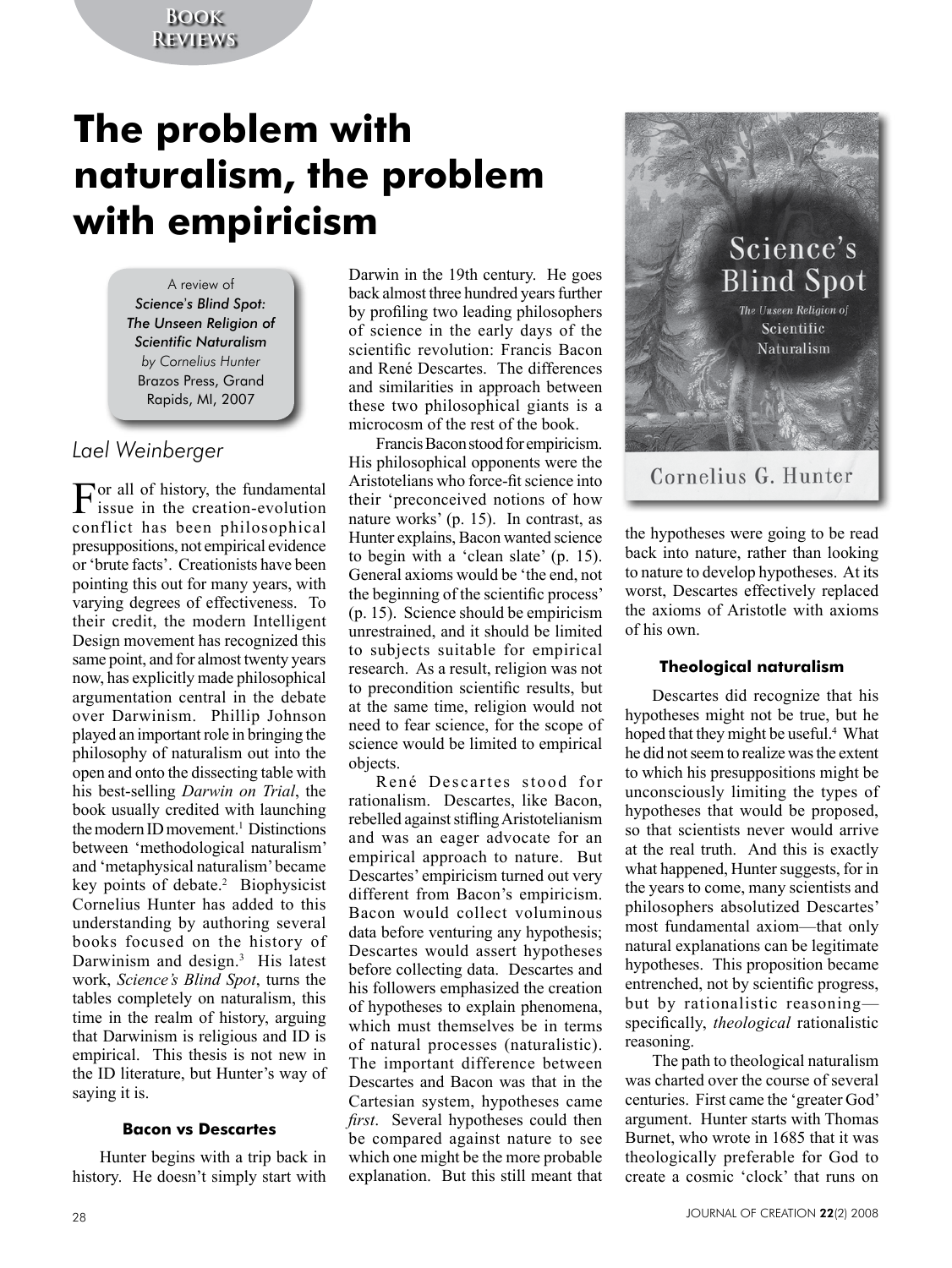

René Descartes was an opponent of blind adherence to ancient Greek axioms in science. But often, Descartes merely replaced the axioms of Aristotle with axioms of his own. Descartes appears as a symbol of philosophical dogmatism in *Science's Blind Spot.*

its own, rather than have a universe requiring any divine interventions. Hume's (thoroughly discredited<sup>5</sup>) argument against miracles a century later only strengthened the force of Burnet's logic. This argument—that divine efficiency equals a 'greater God'—was frequently repeated over the years, and remains today a basic tenet of theistic evolution.<sup>6</sup>

Second, deists tended to emphasize nature as the superior (if not the only) revelation of God in the world. So, as the young Immanuel Kant argued, natural laws must obey God 'in and of themselves', mechanistically. The alternative, Kant thought, would be the absurd situation of natural laws disobeying God unless coerced. This, in turn, would downgrade the efficacy of natural revelation. However, the *biblical* view of natural laws is that they are *descriptions* of God upholding His creation in an orderly way, rather than prescriptions.

Third, many theological writers suggested that nature must be mechanistic in order to save God from the problem of evil in the world. Hume argued that if God was directly involved in the world, then He would be responsible for evil. So, to save God, naturalism must be true.

Hunter emphasizes that the common thread for each of these lines of thought is that ostensibly scientific naturalism was adopted for theological reasons. Hunter recognizes that the shift to naturalism as the basic philosophy of science was not entirely bereft of empirical discourse. But even when the arguments are framed in terms of science, Hunter finds theological axioms as the driving force.

For instance, Bernoulli and Kant interpreted the empirical, observed order in the solar system as evidence of naturalism. How did they arrive at this conclusion? By injecting the theological premise that if God had directly acted, He would have acted without restraints on His creativity. So the fact that planets move on the ecliptic was considered evidence that God did *not* put them there (p. 57). If God had no restraints on His creativity, then it was assumed he would have placed planets going in every direction. In another example, Burnet observed the 'lack of a pattern in the moon's craters and earth's coastlines and concluded that [an] unguided mechanism was responsible' (p. 58). Again, a theological premise was necessary for the conclusion: Burnet assumed God would make things in an orderly manner. Ironically, the conclusion that God did not act was proven to different people from the exact opposite situation.

#### **The modern rationalists**

Up to this point, Hunter has provided a very valuable historical refutation to the notion that naturalism was itself a scientific discovery. It was, instead, a rationalist construct, based usually on (pseudo-)theological grounds, imposed on science. It is not hard to anticipate where Hunter is going with this. Sure enough, Darwin followed the same procedure as so many who had gone before. Naturalistic explanations were sought, and very often the evidence for the naturalistic explanation was that God would *not* have done it that way.

'Darwin could not actually explain how the wing or leg of a bat could have arisen, but he knew how they *could not* have arisen' (p. 72).

From this history Hunter brings us to the present controversy over naturalism. He starts with astronomy, briefly reviewing problems and anomalies in the currently popular 'Nebular Hypothesis' for the origin of the solar system. Then he proceeds to a more detailed examination of naturalism in biology, manifested in Darwinism. Hunter's focus is demonstrating that Darwinism has a host of empirical problems. And yet, because Darwinism is rationalistic, it refuses to acknowledge any of them.

For instance, homology has been touted as a key evidence for evolution, from Darwin to the present. Yet in light of modern genetics, the argument is collapsing, for many homologous structures do not share the same genetic pathways in development. Hence, they could not have been derived from a common ancestor (pp. 81–82). Convergent evolution is a similar anomaly from the opposite direction. Where evolutionists are confident that particular animals did not share a common ancestry for most of their development, it remains puzzling why so many biological features are recurrent (pp. 84–86).

Hunter notes that the position of the modern Darwinists is just like so many other proponents of rationalistic theories of the past. The theory is as much a fact as the observations, 'so problems are interpreted as unanswered questions,' without ever questioning the rationalistic 'universal criteria' (p. 136). The Darwinist rationalists focus on the many observations that fit neatly within the theory, but ignore the anomalies. But, in Hunter's words,

> 'science cannot be replaced by statistics. Indeed, often it seems that the exceptions, the anomalies, are what stimulate interesting and important scientific discovery. … The rare failure is more interesting than the common success. Rather than use statistics to rationalize unexplained observations, science needs to focus in on such observations' (p. 96).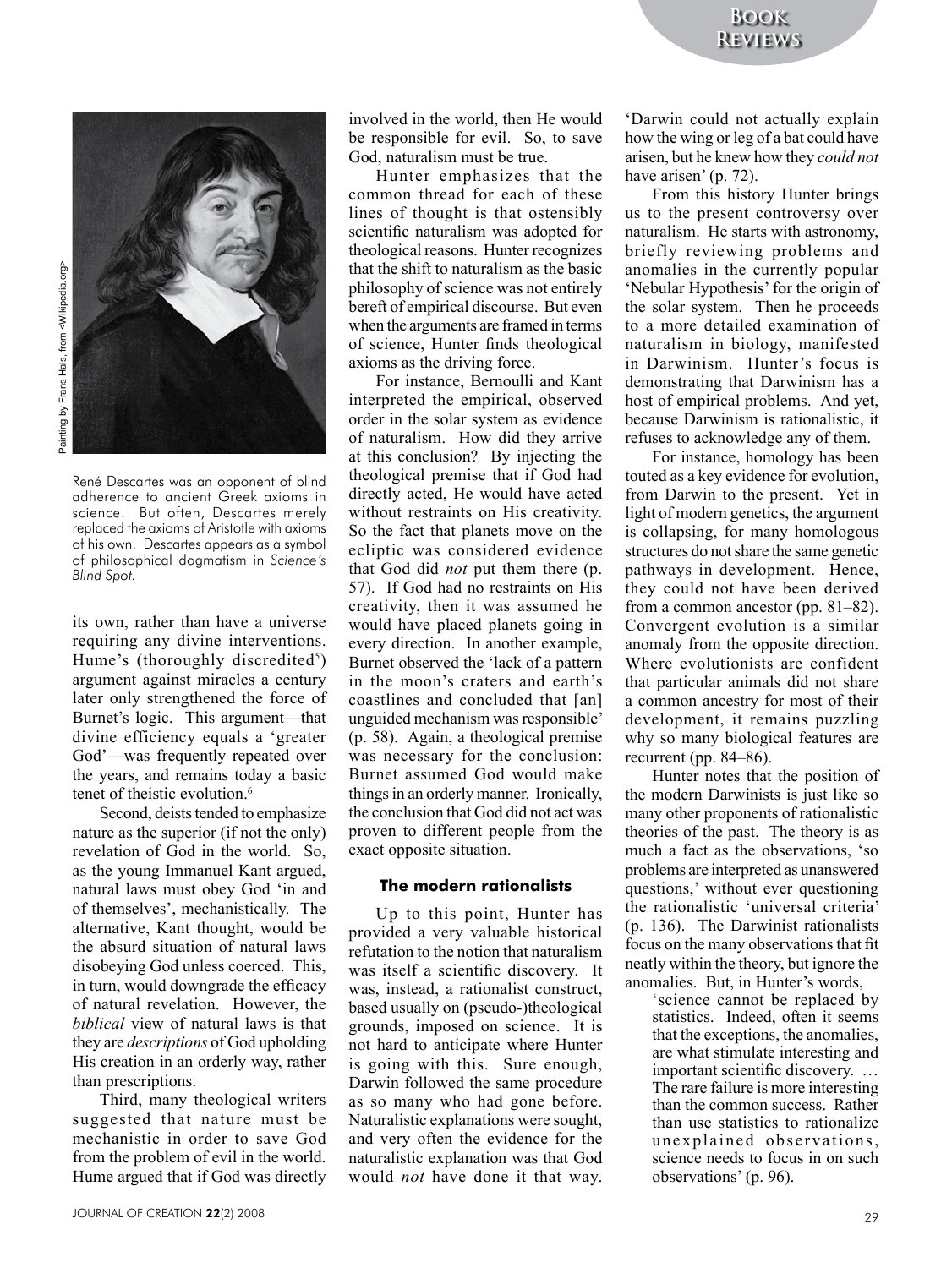### **Modern empiricists**

So, what might a science look like that does *not* take rationalism for granted? In his final chapter, Hunter suggests that it would be a 'moderate empiricism,' in the tradition of Francis Bacon. It would be suspicious of *a priori* assumptions, cautious in putting forward theories until sufficient empirical data (experiments and observations) are collected, and never overly devoted to a particular theory (pp. 137–140). Hunter emphasizes that this is a more uncertain path to take: 'The empirical approach is much less certain about the form … [and] truthfulness of the result. Problems are complicated, and humanity is not always up to solving them completely' (p. 137). The advantage is that because moderate empiricism is severed from preconceived notions, it can discover more about the real world. 'The empirical approach is not as tidy as the rational approach. But it also does not constrain itself to preconceived notions. It is more amenable to new and unexpected results' (p. 137). 'It makes no sense to constrain the methodology of an investigation into the unknown' (p. 139).

Intelligent Design represents moderate empiricism today, Hunter says. It rules out nothing *a priori*, and is dedicated to considering all the evidence. The Darwinists are bothered by this, Hunter says, because they cannot understand an approach which is so radically different from their own, an approach without a firm rationalistic structure. But this is precisely ID's strength. 'Unfortunately', Hunter writes, 'there is a common misunderstanding that intelligent design is opposed to all naturalistic explanations. Nothing could be further from the truth. Intelligent design is opposed, however, to simple-minded, dogmatic blinders when we are dealing with complex problems' (p. 147).

Hunter's book is a valuable corrective to the all-too-common belief that Darwinism, with its concomitant naturalism, is a scientific discovery. Hunter's historical survey of rationalistic theories puts Darwinism in proper perspective. More interesting,

perhaps, is Hunter's endorsement of Bacon and 'moderate empiricism'. How a Christian might understand this position is worth considering at some length.

#### **Presuppositions and axioms: are Christians rationalists**?

'Moderate empiricism' is a philosophically and theologically 'loaded' issue. A Christian should not embrace Hunter's position carelessly. It follows, to some extent, Bacon's naïve idea that religion should not precondition results, and that science could not speak to religion. This is a position that has been thoroughly discredited by history: either a theologically-informed science will operate, or an anti-theological science develops.7 This in itself should be a warning signal.

In considering Hunter's 'moderate empiricism', some hard questions need to be faced. Is it possible to put aside all preconceptions? If so, does that mean that, for the sake of science, the Christian must treat God and Scripture as only one possibility among many, giving up his conviction in the reality of God and veracity of Scripture when dealing with scientific issues? If the answer is yes, is this morally acceptable? In short, the Christian is committed to belief in the existence of a Creator God and the veracity of his revelation in Scripture. But this appears to place the Christian on the side of rationalism, prejudging the issues before empirical investigation. To become empirical seems to require the Christian to exchange his principles for uncertainty.

In response, we will take for granted the position of orthodox Christianity that the Christian *does* have a duty to acknowledge God in every sphere of life, and should not partition his thought life between the 'sacred' and the 'secular'. But this does not turn us into 'rationalists'.

In evaluating 'moderate empiricism', we should recognize that it is *impossible* to actually abandon all presuppositions in favour of completely open possibility—impossible to do that and still live with the results, that is.

For instance, suppose one gave up the presupposition of regularity in the universe. There would then be no reason to suppose that the experiment you did yesterday would turn out the same today, or that the sun would rise again. All prediction would be destroyed. The fact of the matter is that a host of presuppositions is required to even carry on a rational conversation: presuppositions about the nature of logic, about the existence of other minds, and about the regularity of nature, to name a few. Hunter could never advocate an abandonment of all presuppositions.

So how do we distinguish between appropriate and inappropriate constructs 'imposed' on science? This subject needs to be handled carefully, for both empiricist and rationalist positions are problematic. In walking a fine line between extremes, a very helpful distinction could be made between rationalistic 'axioms', and 'presuppositions' necessary for all reasoning, including science itself.

An 'axiom' is the term Hunter uses for the rationalistic propositions or premises assumed *a priori* to be true and then used as the filter for determining the truthfulness of other investigations. But in contrast, we can call the Christian's pre-theoretical commitment to the existence of a Triune Creator God and to Scripture a 'presupposition'.

The crucial difference is that presuppositions are always nonoptional. All reasoning either presupposes the existence or nonexistence of God, and on this allimportant point there can be no neutral ground. Every act of reasoning is therefore taking sides based upon either recognition or non-recognition of God. There is no option to 'do away' with presuppositions. Christian presuppositions, then, cannot be eliminated in response to the empiricist's call for neutrality, for on these fundamental issues, there is no neutrality.

It should also be added that the Christian's choice of presuppositions are not fideistic or arbitrary. They are supported by a powerful argument that